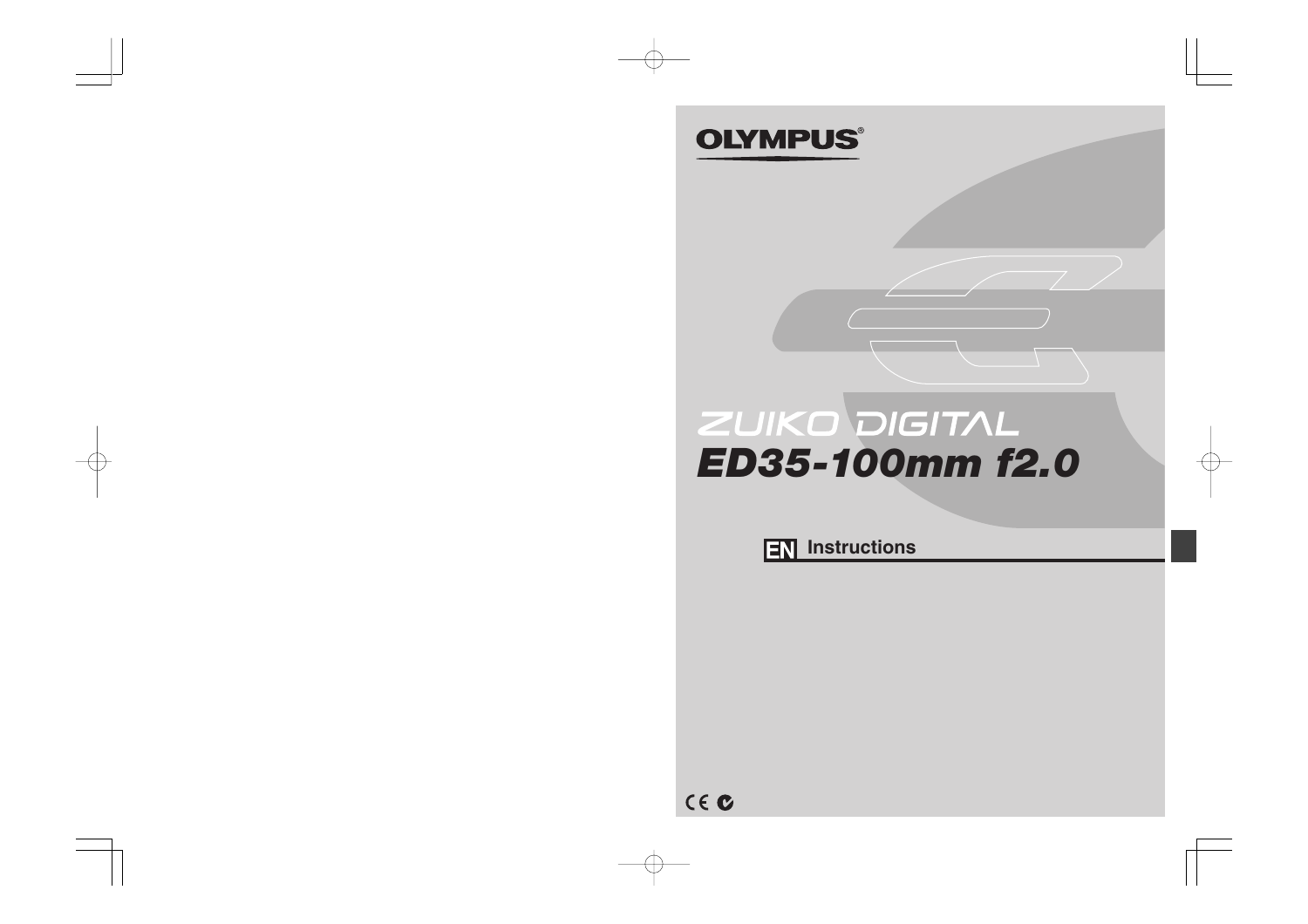#### For customers in Europe



The "CE" mark indicates that this product complies with the European requirements for safety, health, environment and customer protection. CE-mark products are for sale in Europe.

#### For customers in USA

FCC Notice

This device complies with part 15 of the FCC rules. Operation is subject to the following two conditions: (1) This device may not cause harmful interference, and (2) this device must accept any interference received, including interference that may cause undesired operation.

Any unauthorized changes or modifications to this equipment would void the user's authority to operate.

#### For customers in CANADA

This Class B digital apparatus complies with Canadian ICES-003.

#### **Features**

- The ED35-100mm f2.0 is a lens with high imaging capability, designed exclusively for use with Olympus FOUR THIRDS single-lens-reflex digital cameras.
- Dustproof and drip-proof construction.
- Telephoto zoom lens equivalent to a 70-200 mm lens on a 35 mm film camera.
- High-image-quality, 18-group, 21-element F2.0 lens system that includes one Super ED lens and four ED elements (Extra-low Dispersion glass lenses).
- Can be used in combination with the optional EC-14 teleconverter. Set the aperture at composite f-stop of f4 or more.
- Can be used in combination with the optional EX-25 extension tube under the following conditions:

|  | <b>Focal Distance</b> | <b>Focusing Method</b>                     | Shooting Range                                                               | Magnification<br>(Equivalent 35mm values are shown in parentheses) |
|--|-----------------------|--------------------------------------------|------------------------------------------------------------------------------|--------------------------------------------------------------------|
|  | $35 \text{ mm}$       | Not usable because focusing is impossible. |                                                                              |                                                                    |
|  | 60 mm                 | <b>MF</b>                                  | $30.9$ cm $-32.1$ cm<br>$(1.03 \text{ ft} - 1.07 \text{ ft})$                | $0.40x - 0.42x$<br>$(0.80x - 0.84x)$                               |
|  | $100 \text{ mm}$      | ΜF                                         | $52.9 \text{ cm} - 54.4 \text{ cm}$<br>$(1.76 \text{ ft} - 1.81 \text{ ft})$ | $0.25x - 0.30x$<br>$(0.50x - 0.60x)$                               |

This lens cannot be used in combination with the Olympus Macro Flash System.

#### **Contents**

#### Checking the Package Contents







Lens main body Lens Hood LH-82 Lens Case LSH-1326

#### Nomenclature



## Lens Case (Provided)

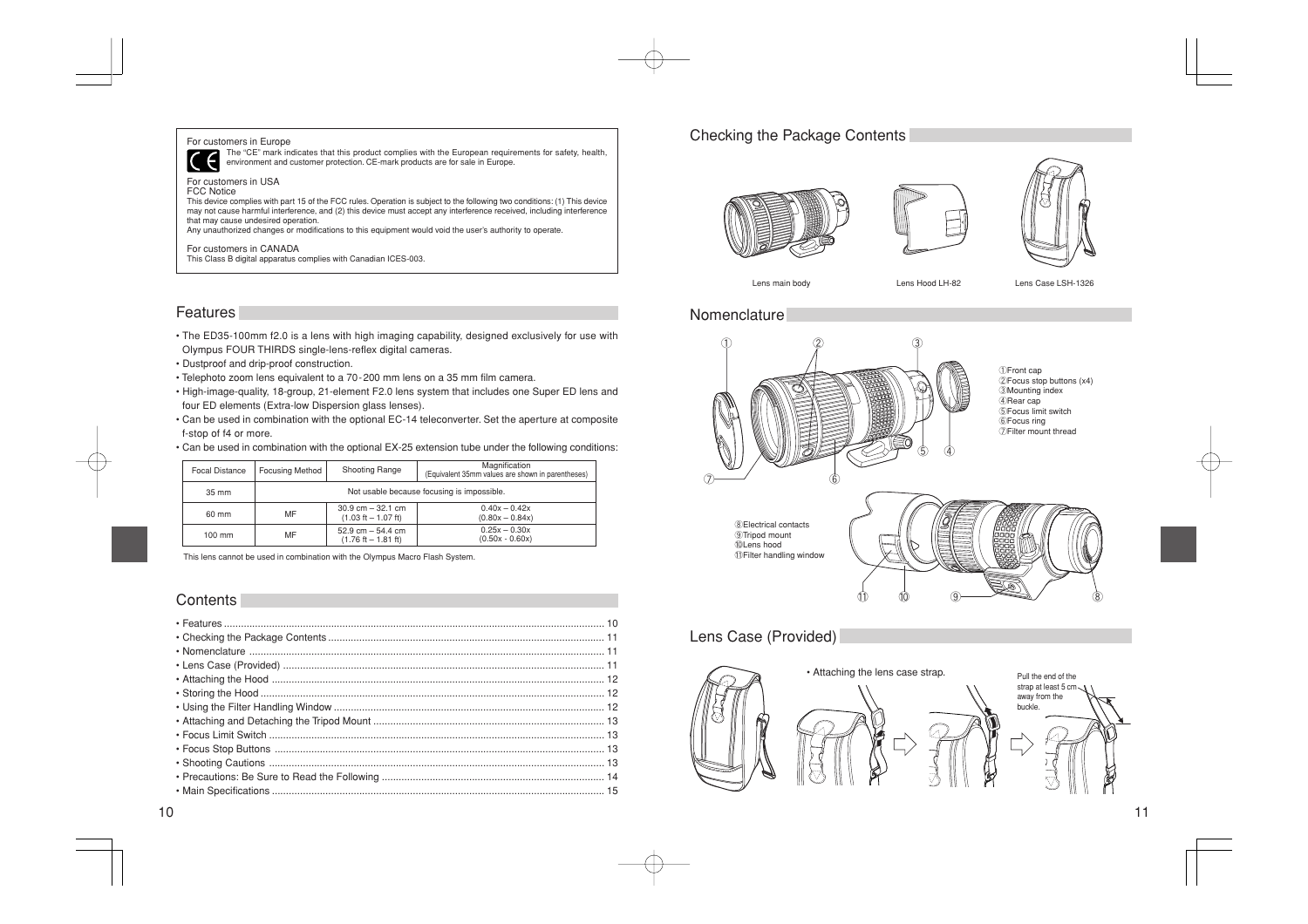#### Attaching the Hood

• Turn it until it clicks.



#### Storing the Hood



### Using the Filter handling window



• This opening provides access to the circular polarizing filter without having to remove the hood. Open the sliding lid and manipulate the circular polarizing filter as required.

• Be sure to close the sliding lid before you start shooting.

#### Attaching and Detaching the Tripod Mount



#### Focus Limit Switch



#### Focus Stop Buttons



- By holding down one of the focus stop buttons, you can deactivate autofocus operation and fix focus at the point where the button was pressed.
- Four buttons are provided. All have the same effect.

#### Shooting Cautions

- Be sure to attach the hood when shooting against the light.
- When two or more filters are used or a thick filter is used, part of the picture may be cut off or obscured.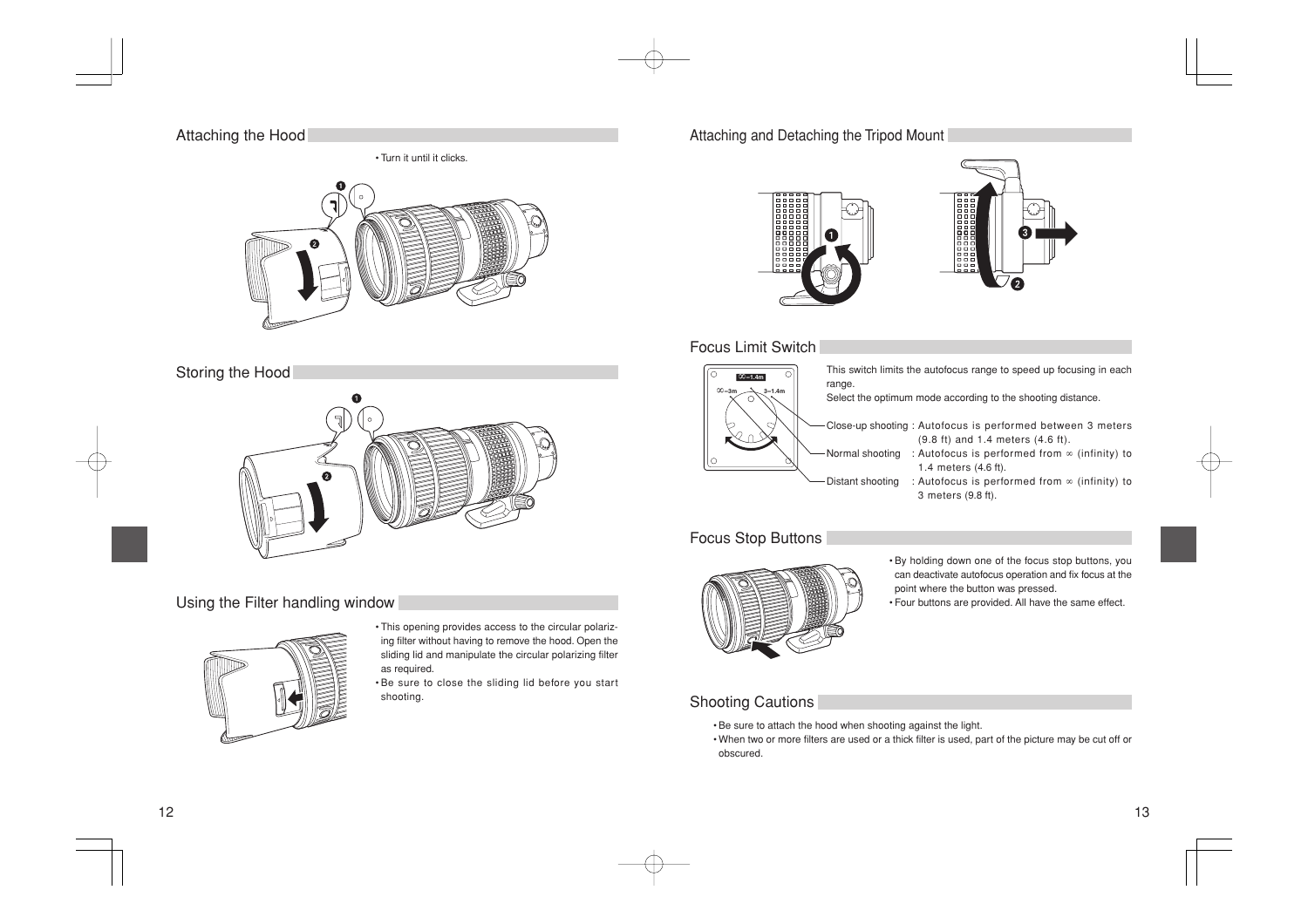## Precautions: Be Sure to Read the Following

# $\Lambda$  Warnings: Safety Precautions  $\overline{\mathsf{Q}}$  $\mathsf{M}\cap$







Do not leave the lens without the cap. If solar light is converged through the lens, a fire may result.

 $\infty$ 

NO

|ତ

N<sub>C</sub>



will converge in the lens and focus inside the camera, possibly causing a malfunction or fire.

ல

 $\overline{\circ}$  $\overline{NQ}$ 

Handling Precautions



Working temperature range







 $\overline{\bigotimes_{N\circ}}$ 

Abrupt temperature changes

Organic solvents Excessive moisture Magnetism

Q





Do not put the lens with its contacts facing down.



Storage Precautions



Cap the lens when it is not used.



Moth repellents









Too much pressure

kc



Do not drop



Do not hold the cam-era by the section of the lens extruded by the focusing operation.

#### Main Specifications

| Mount                                        | : Four Thirds mount                                                        |
|----------------------------------------------|----------------------------------------------------------------------------|
| Focal distance                               | $:35-100$ mm                                                               |
| Max. aperture                                | :12.0                                                                      |
| Image angle                                  | : $34^\circ - 12^\circ$                                                    |
| Lens configuration                           | : 21 elements in 18 groups                                                 |
|                                              | Multi-layer coating (partial single-layer coating)                         |
| Iris control                                 | : $f2.0$ to $f22$                                                          |
| Shooting range                               | : 1.4 m (4.6 ft) to $\infty$ (infinity)                                    |
| Focus adjustment                             | : AF/MF switching                                                          |
| Weight                                       | : 1650 g (58.2 oz) (w/o tripod mount. Tripod mount weight: 150 g (5.3 oz)) |
| <b>Dimensions</b>                            | : Max. dia. ø96.5 mm (3.8 in) x Overall length 213.5 mm (8.4 in)           |
| Lens hood mount                              | : Bayonet                                                                  |
| Filter mount thread diameter: 77 mm (3.0 in) |                                                                            |
|                                              |                                                                            |

• Design and specifications are subject to change without any notice or obligation on the part of the manufacturer.